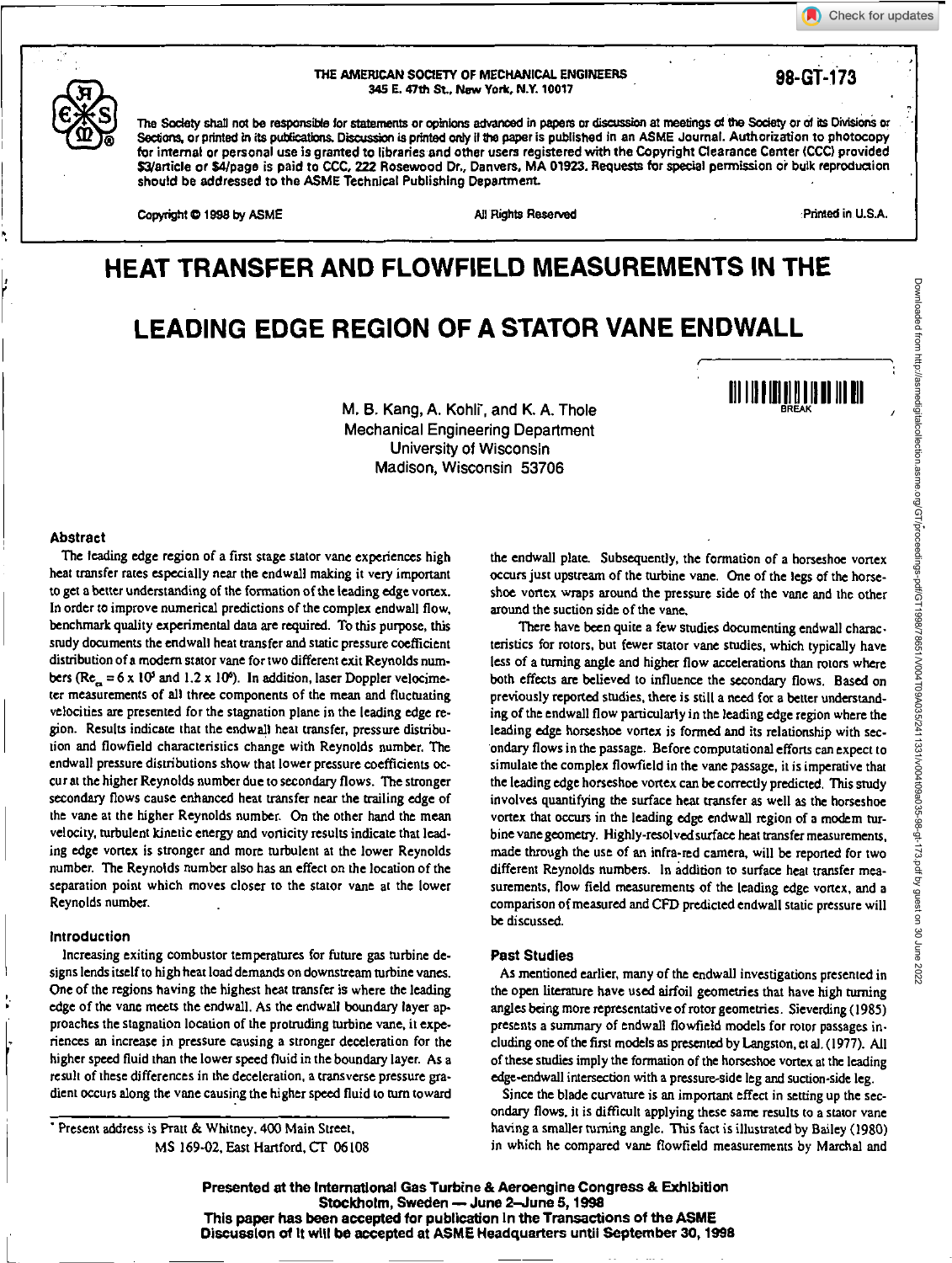$\mathbb I$ 

Sieverding (1977) to rotor flowfield measurements by Langston, et al. (1977). This comparison was made near the exits of the vane and rotor passages which showed that the extent of the passage vortex was much greater for the vane than for the rotor. In addition, while the passage vortex was centered halfway between the suction and pressure surface for the vane, it was located nearer to the suction surface in the rotor. Bailey himself presented flowfield measurements for the endwall of a turbine vane in which his results concurred with Marchal and Sierverding's (1977), but was complicated by the fact that his test facility did not simulate the leading edge vortex.

Graziani, et al.(1980) who used the same rotor geometry as Langston, et al. (1977) compared differences between a boundary layer that was thick (15% of the span) and thin (2% of the span) at the same inlet Reynolds numbers. One could, however, consider these two cases to be a high Re, for the thick boundary layer and a low Re, for the thin boundary layer where  $\theta$  is the momentum thickness. This is in contrast to the results that will be discussed for our paper (in Table 2) whereby the higher Re, occurs for the thinner boundary layer. This difference in the relations between thick and thin boundary layers and momentum thicknesses occurs because of how the experiments were conducted. While we maintained the same upstream endwall plate length and only changed the freestream velocity to vary the Reynolds number, Graziani, et al. (1980) maintained the same inlet velocity and shortened their upstream endwall length.

Graziani, et al. (1980) showed for their surface streakline visualization at the low Re<sub>s</sub> case (thin boundary layer) there was less cross-over of the  $\cdot$ ink traces toward the suction side of the airfoil. Although the traces on the hlade indicated that for both  $Re_8$  cases there was a movement of the traces towards the midspan of the blade, the high Re, case had traces that crawled further toward the midspan of the blade as compared with the low Re<sub>a</sub> case. As stated by Graziani, et al. (1980) both of these results indicate that for the higher Re, the passage vortex occupies more of the passage in this region which would then subject the suction side of the adjacent airfoil to be affected greater by secondary flow effects. The Stanton numbers are also consistent with this in that the contours for the high Re<sub>a</sub> case was more affected by the path of the vortex. Their endwall static pressure measurements, however, indicate lower pressure coefficients for the low Re, case whereby a lower pressure coefficient would be more consistent with a lift-off of the passage vortex. This can be explained, however, by the fact that Graziani, et al. (1980) maintained

the same inlet velocity and changed the boundary layer by changing the approach plate length. In this case, the actual mass flowrate going through the passage would be more for the thinner boundary layer case and one would expect a larger decrease in the static pressure.

Although the previous data indicates a stronger passage vortex at higher Reynolds number, the data of Graziani, et al. (1980) was presented for a rotor. Boyle and Russell (1990) performed experiments for a large Reynolds number range for a stator vane geometry. At low Reynolds numbers, they found that Stanton number contours closely followed the inviscid streamlines from the pressure side to the suction side of the airfoil while at higher Reynolds numbers the surface heat transfer correlates closely with the freestream velocity and thereby looks more similar to the static pressure contours.

Because the leading edge-endwall location typically has high heat transfer, particular attention has been paid to that region. On the endwall, one of the regions having the highest heat transfer coefficient is near where the airfoil leading edge meets the endwall. In relating information from the flow visualization to the heat transfer data, Gaugler and Russell (1984) combined two studies, their own and that of York, et al. (1984), for a large scale turbine vane in which they found the peak Stanton number to coincide with the region having the most intense vortex action. They also found near the suction surface a secondary peak in Stanton number, which coincided with the region where the endwall separation line contacts the suction surface at the point where the flow started to climb the suction surface.

Comparisons made by Boyle and Russell (1990) for endwall leading edge heat transfer for various Reynolds numbers and approach plate lengths indicated that heat transfer augmentations was higher at lower Reynolds numbers. Based on their heat transfer measurements for the thick and thin boundary layer cases, Graziani, et al. (1980) postulated that the boundary layer separation due to the horseshoe vortex for the thinner inlet boundary layer was closer to the airfoil than for the thicker inlet boundary layer. In comparing two independent studies where the momentum thickness was the same, including the studies of Goldstein and Spores (1988) and Graziani, et al. (1980), the Stanton number values and trends in the leading edge region were similar even though the Reynolds number was four times greater for Graziani et al. These results would indicate that for a rotor there is only a weak dependence on Reynolds number.

## **Nomenclature**

|                                             | =                 | true chord of stator vane                                                                        |                   | ≃        | streamwise distance from stagnation point                                             |
|---------------------------------------------|-------------------|--------------------------------------------------------------------------------------------------|-------------------|----------|---------------------------------------------------------------------------------------|
| $\mathsf{c}_{\scriptscriptstyle\mathsf{p}}$ | $\equiv$          | pressure coefficient, $C_p = (p - p_a) / 1/2\rho U_{in}^2$                                       |                   | $=$      | pitchwise distance from stagnation point                                              |
| D                                           | $\equiv$          | diameter of vane leading edge, 2R                                                                |                   | =        | spanwise distance measured from endwall surface.                                      |
| H                                           | Ξ                 | shape factor, $\delta'/\theta$                                                                   | $z^*$             | $=$      | spanwise distance in inner coordinates, $z^+ = z \sqrt{\frac{v_{\text{w}}}{a}} / \nu$ |
|                                             | $\equiv$          | turbulent kinetic energy, $k = 1/2$ ( $u_{\text{rms}}^2 + v_{\text{rms}}^2 + w_{\text{rms}}^1$ ) | Greek             |          |                                                                                       |
| p                                           | ٠                 | static pressure                                                                                  | $\delta_{qq}$     | $\equiv$ | boundary layer thickness                                                              |
| R                                           | ≂                 | radius of vane leading edge                                                                      | δ٠                | =        | displacement thickness                                                                |
| $\mathsf{Re}_{_{\mathbf{m}}}$               | ÷                 | Reynolds number defined as $Re_{xx} = C U_{xx}/v$                                                |                   | $=$      | momentum thickness                                                                    |
| $Re_{p}$                                    | $\Rightarrow$     | Reynolds number defined as $Re_p = 2 R \ddot{U}_m / v$                                           |                   | =        | dissipation                                                                           |
| $\mathsf{Rc}_{_{\mathsf{B}}}^-$             | $\equiv$          | Reynolds number defined as $Re_n = U_n \theta / \nu$                                             | ρ                 | =        | density                                                                               |
| S                                           | $\qquad \qquad =$ | distance along streamline                                                                        |                   | $=$      | viscosity                                                                             |
| S                                           | $\equiv$          | half-span height of stator vane                                                                  |                   | $\equiv$ | ∂W<br>ЭU<br>vorticity in the pitchwise direction, $\omega = \frac{1}{2\pi}$           |
| St                                          | $\equiv$          | Stanton number defined as $St = h / \rho Cp U_m$                                                 | $\omega_{\rm v}$  | $\equiv$ | $\overline{dz}$<br>$\partial x$<br>wall shear stress                                  |
| U, u                                        | $=$               | streamwise mean and fluctuating velocities                                                       |                   |          |                                                                                       |
|                                             |                   | mean velocity in wall coordinates, $U^+ = U/\sqrt{\frac{t_{w}}{2}}$                              | <b>Subscripts</b> |          |                                                                                       |
| U۰                                          | $\equiv$          |                                                                                                  | avg               | ≃        | average                                                                               |
| $\Omega_{\rm in}$                           | $\equiv$          | averaged inlet velocity over two vane pitches                                                    | in.               | =        | inlet                                                                                 |
| V, v                                        | $=$               | pitchwise mean and fluctuating velocities                                                        | eх                | Ξ        | exit                                                                                  |
| W, w                                        | $\equiv$          | spanwise mean and fluctuating velocities                                                         | rms               | =        | root mean square                                                                      |
|                                             |                   |                                                                                                  |                   |          |                                                                                       |

Å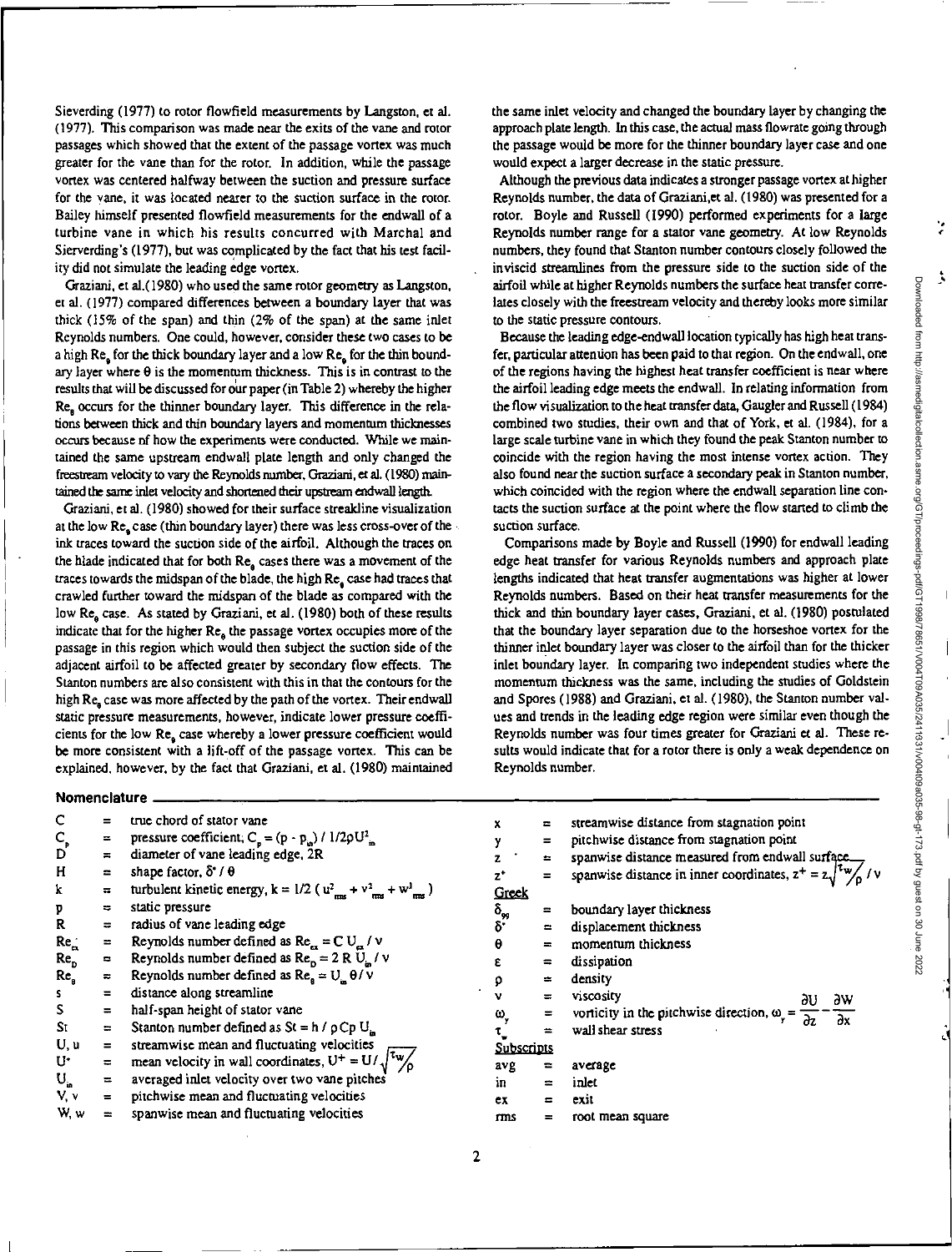The only study in which the leading edge vortex has been measured is that presented by Pierce and Harsh (1988) who used a streamlined cylinder normal to a flat plate where the  $Re_p = 1.7 \times 10^5$ , based on the inlet velocity, and having a boundary layer thickness-to-cylinder diameter ratio of  $\delta_{\omega}/D = 0.63$ . These results indicated a single vortex where the center of that vortex is located approximately 08D upstream of the cylinder Heat transfer data reported by Goldstein and Spores (1988), however, had two peaks that near the leading edge indicated the presence of a corner vortex, causing an intense spike in the mass transfer coefficients, and the presence of the horseshoe vortex, causing a slight rise in the mass transfer coefficients. The flowfield data of Pierce and Harsh (1988) indicate only a single vortex but, as pointed out by Pierce and Harsh, this may be due to the resolution of the grid. In addition, because the data was acquired with a pitot probe, there was no information regarding the turbulence field associated with the horseshoe vortex region itself.

Based on past studies there is a clear need to further investigate the heat transfer characteristics of the endwall of a commercial stator vane. Although there has been a link between flowfield visualization and surface heat transfer measurements, a link between measured flowfields and measured heat transfer is still needed. In particular, it is clear that the formation of the leading edge horseshoe vortex still needs to be understood and that there is still a need to provide benchmark data for computational studies.

### Experimental Design

A modern stator vane, scaled up by a factor of nine, was placed in a large-scale wind tunnel for this study. The construction and the development of the scaled-up stator turbine vane and the test section has been documented by Bangen, et al. (1997). Some modifications were made to the facility described in the above mentioned study and these will be addressed in this paper. The wind tunnel used in this study is a large recirculating wind tunnel which contains a square test section and a corner test section. Figure 1 shows the corner test section which contains a scaled-up central turbine vane and two leading edges, representing the two adjacent vanes, which are attached to flexible side walls. The adjacent leading edges were included to insure that the passage vortex was correctly simulated in these experiments. The side wall boundary layers were removed by an adjustable bleed on one side and a suction box on the other to insure that the stagnation point was positioned correctly on the outer leading edges. This allowed for a periodic flow in both passages around the central airfoil. A heat flux plate was placed on the bottom endwall while various lids were placed on the top endwall depending upon the type of measurements that were needed, as will be described later. The flow was prevented from going from the pressure to the suction sides under the vane by applying a sealant at the base of the vane. A description of the turbine vane itself is given by Table 1.

The major modification to the test section of Bangert, et.al. for this study was the use of both the top and bottom endwalls. The heat transfer measurements were made on the bottom endwall while the static pressure and flowfield measurements were made on the top endwall. For this reason it was important to match the inlet boundary layer for the top and bottom endwalls. Boundary layer growth was controlled using splitter plates of length 2.45 m (or 4.1 vane chords) installed upstream of the test section inside the diffuser. The flow approaching the stator vane test section is decelerated by the diffuser only in the lateral direction while the distance across the span of the turbine vane is held fixed from the start of the splitter plates to the turbine vane. The splitter plates allow flow from the top and the bottom of the diffuser to be diverted which is then redirected into the wind tunnel downstream of the stator vane test section. This diverted airflow was controlled using valves to insure that



Fig. 1 View of the corner turbine vane test section.

the same boundary layer conditions are met on both the top and bottom walls. The flow was tripped at the start of the splitter plates to obtain fully turbulent boundary tayers at the inlet to the stator vane test section. . The endwall heat transfer and flowfield was investigated for two Reynolds numbers of  $Re_a = 6 \times 10^5$  and 1.2 x 10<sup>6</sup>.

| Table 1. Geometrical and Flow Conditions for Stator Vane |                   |  |
|----------------------------------------------------------|-------------------|--|
| Actual chord length                                      | $6.60 \text{ cm}$ |  |
| Scaling factor                                           |                   |  |
| Scaled-up chord length                                   | 59.4 cm           |  |
| Pitch/chord                                              | 0.77              |  |
| Span/chord                                               | 0.93              |  |
| Exit Reynolds number                                     | $1.2 \times 10^6$ |  |
| Flow inlet angle                                         |                   |  |
| Flow exit angle                                          | 78'               |  |
| Approach length/chord                                    |                   |  |

#### Inlet Boundary Laver and Streakline Visualization

Inlet boundary layer measurements using the laser Doppler velocimeter were done one chord upstream of the stator vane test section on the top and bottom endwalls. These are shown in Figure 2a for both the high and low Reynolds number cases and the corresponding boundary layer parameters are listed in Table 2. Note that the incident turbulence level upstream of the vane was 0.9%. The results show that there is very good agreement between the boundary layers on the top and bottom endwalls. The ratio of boundary layer thickness to half-span height is  $\delta_{\omega}/S = 0.21$ and  $\delta_{\omega}/S = 0.18$  for the low and high Reynolds number cases respectively. The shape factors for these boundary layers are higher than those predicted by a zero-pressure gradient correlation, but this is expected as the boundary layers experience an adverse pressure gradient in the diffuser section of the wind tunnel. The decrease in boundary layer thickness as the Reynolds number is increased between the two cases can be predicted based on a flat plate turbulent boundary layer correlation to be an decrease of 87%, which is consistent with the data presented in Table 2. Note that for these endwall studies the Reynolds number, based on the incident velocity and chord length are different by a factor of two, but the boundary layer thickness itself is only a factor of 15% different.

Figure 2b shows the surface streakline patterns on the endwall for the high Reynolds number case,  $Re_{ex} = 1.2 \times 10^6$ . These streaklines were obtained by painting a mixture of black paint, kerosene, and machine oil on shelf paper that was placed on the endwall. After the mixture was painted on the endwall, the wind tunnel was turned on and after about two hours a steady state pattern was achieved. This pattern is very similar to those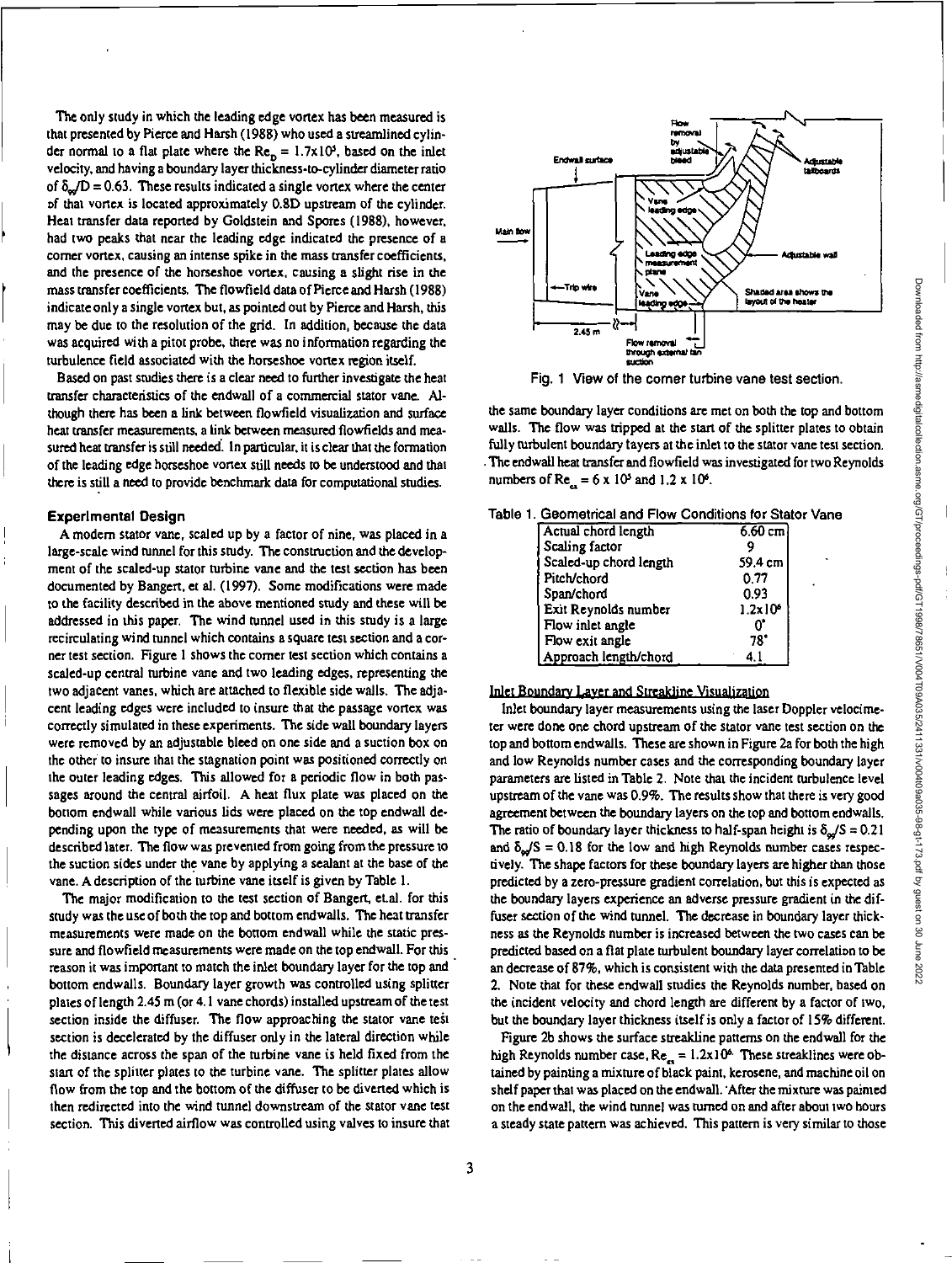

, Fig. 2a Inlet boundary layers measured one chord upstream for two Reynolds numbers on top and bottom endwalls.



Fig. 2b Endwall streakline visualization for Re $_{ex}$  = 1.2 x 10<sup>6</sup>.

|  |  | Table 2. Inlet Boundary Layer Characteristics |  |
|--|--|-----------------------------------------------|--|
|--|--|-----------------------------------------------|--|

|                                                     |                         | $Rea = 6 x 10^5$ |      | $Re_x = 1.2 \times 10^4$ |
|-----------------------------------------------------|-------------------------|------------------|------|--------------------------|
|                                                     | $\overline{\text{Top}}$ | Bottom           | Top  | Bottom                   |
| $\delta_{\infty}^{\bullet}$ (cm)<br>$\delta^*$ (cm) | 5.8                     | 5.8              | 5.0  | 4.8                      |
|                                                     | 1,20                    | 1.21             | 1.06 | 0.92                     |
| $\beta$ (mm)                                        | 7.8                     | 7.9              | 7.1  | 6.2                      |
|                                                     | 1.55                    | 1.52             | 1.50 | 1.48                     |
|                                                     | 1870                    | 1900             | 3340 | 2960                     |
| Re<br>U (m/s)                                       | 3.73                    | 3.70             | 7.33 | 7.45                     |

previously reported in the literature. A saddle point is clearly seen upstream of the stagnation location of the vane. The separation line is also clearly seen starting from the suction side of the vane and intersecting with the adjacent vane. This separation line occurs at a streamwise distance upstream of the stagnation location that is  $x/R = -0.76$  for Re  $=$ 1.2x10<sup>6</sup> and slightly closer to the vane at  $x/R = -0.69$  for  $Re<sub>ex</sub> = 5x10<sup>5</sup>$ (not shown here). This location of the separation line occurs at a position consistent with where the flowtield measurements indicate a reverse flow direction (as will be discussed later in the text for Figures 9a and 9b).

## Static Pressure Measurements

As mentioned earlier, a different top endwall was designed and installed for the static pressure measurements. Static pressure taps were made using brass tubes with an inside diameter of 0.79 mm. These taps were 9.5 nun long which resulted in a length-to-diameter ratio of 12. The measuring end of the tube was chamfered using a 82<sup> $\cdot$ </sup> countersink. These parameters were chosen to give the most accurate static pressure measurements based on



Fig. 3 Schematic of pressure tap locations and viewing ports for the infra-red camera measurements.

the recommendations of Mattingly (1996). The pressure taps were connected using flexible vinyl hose to two scanivalves (Scanivalve W06021 **1P-24T** Fluid Switch Wafer) which were connected to two differential pressure transducers (Omega PX 653) with pressure ranges of 0- 0.5 and 0 - 2.0 inches of water. Voltage data from the pressure transducers were acquired using a National Instruments A/D board (AT-M10-16E-2) and controlled using National Instrument's LabVEEW, software.

A total of 93 pressure taps were installed for the endwall static pressure measurements and are shown in Figure 3. The locations of these taps were determined using CFI) predictions of the endw all pressure coefficient, Cp, distribution. The CFD solution was sampled at selected locations and the static pressure contours were plotted using just those locations. Pressure locations were added till the pressure gradients were resolved sufficiently and the contours looked smooth. This resulted in a highly non-uniform distribution of the pressure taps as can be seen clearly in Figure 3. For these pressure measurements 5,000 samples were acquired at every location at a sampling frequency of 1 kHz. The uncertainty in the pressure measurements from repeatability and run-to-run variations was estimated to  $be \pm 0.05$  Cp. The total uncertainty in the pressure coefficient results including a 1% uncertainty in the inlet velocity was estimated to be  $\pm 0.25$  Cp.

## Heat Transfer Measurements

Heat transfer measurements were made on the bottom endwall of the test section. A constant heat flux plate, manufactured by Electrofilm Manufacturing, was designed to surround the styrofoam stator vane. The heater itself consists of a 50  $\mu$ m thick copper layer on top of a 75  $\mu$ m thick kapton layer within which  $25 \mu m$  thick inconel heating elements were embedded in a serpentine pattern. The heater was then attached to the bottom endwall using double-sided tape. The total area of the heat flux plate was  $0.549$  m<sup>2</sup>. Using a variac, the heat flux was varied between 400 and 800 W/m<sup>2</sup> for the two Reynolds numbers investigated in this study. The bottom endwall was made of 1.9 cm thick plywood and insulated below by a 2.54 cm thick R-5 extruded styrofoam. Lateral conduction in the copper layer was estimated to be less than 1% when considering the spot size over which the infra-red camera averages the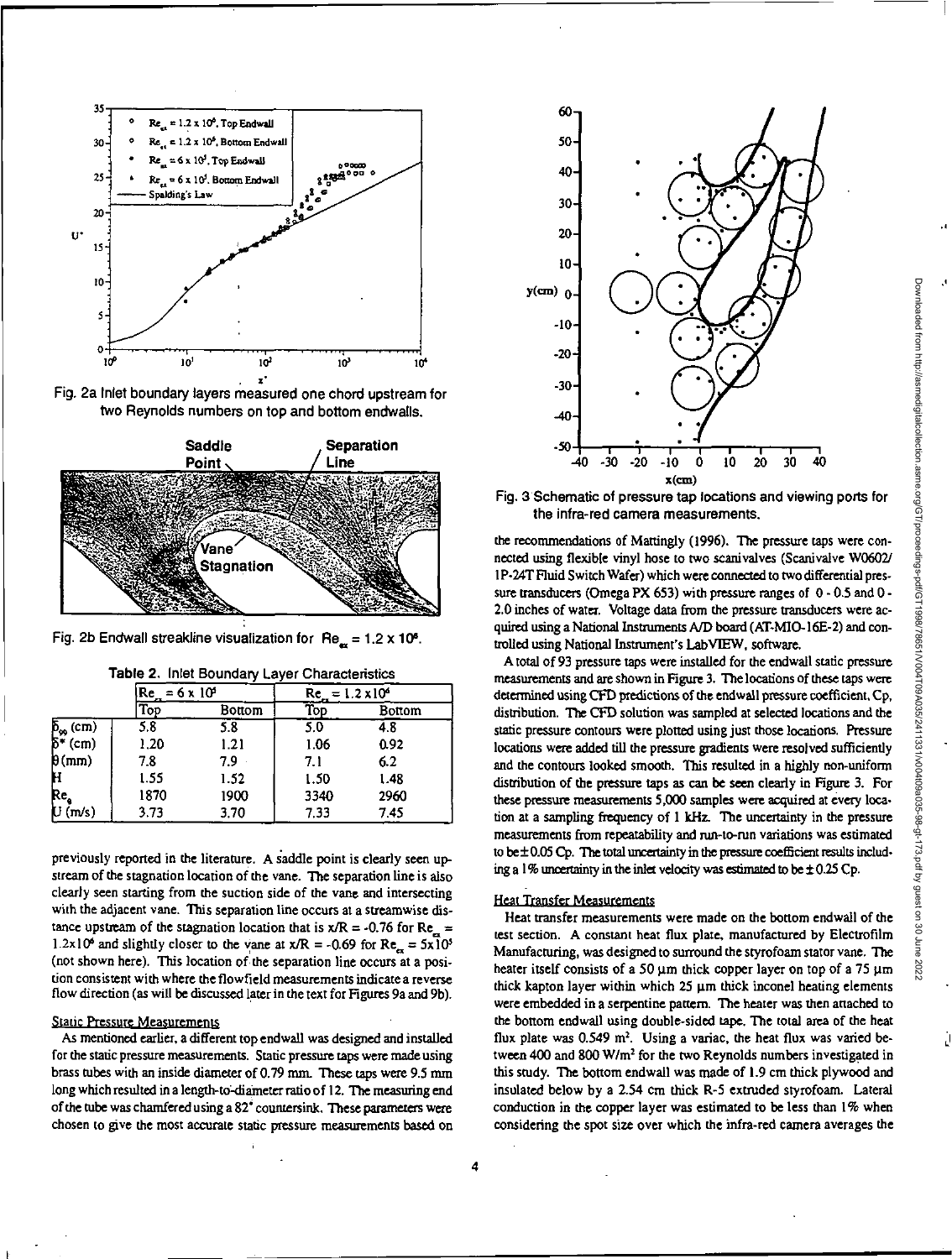surface temperatures. On the top surface of the heater, where measurements were made, four E-type ribbon thermocouples were placed using electrically insulating epoxy for calibration of the infra-red camera. The top surface of the heater plate and the thermocouples were painted black. The freestream temperature for these cases was nominally 21°C.

An infra-red camera (Inframetrics Model 760) was used to collect the surface temperature information from the constant heat flux plate on the bottom endwall. The camera was calibrated insitu using a thermocouple placed on the heater surface. The correct plate emissivity and background temperature was determined over the required measurement temperature range thereby giving a linear relationship between the thermocouple reading and infra-red camera measurement. For these measurements, the top endwall was replaced with one which had 13 viewing ports that were 11.43 cm in diameter, whereby either a lexan insert or a crystal flouride window were placed. These viewing ports are shown in Figure 3. The crystal flouride window has characteristics of being 98% transmissive over the 8 to 12 um wavelength range, which is the operating range of the camera. The crystal fluoride window was moved to each of the 13 viewing ports and an image was recorded. Each image was an average of 16 images and, based on an uncertainty analysis, it was determined that five of these I6-averaged images were enough to get a good average of the endwall temperatures. Some of the images from the 13 viewing ports spatially overlapped and, in those cases, the temperatures were averaged to get a final temperature for those endwall positions.

The camera was operated at its maximum viewing area of 21.5 cm x 16 cm which it digitized onto 255 x 206 pixels. The spot size over which the infrared camera performed a spatial integration was 0.37 cm or. for comparison with the dimensions in terms of vane chords, was 0.0062 C. Small positioning crosses were placed on the endwall to identify where each of the pictures were taken. Temperature data from the camera were processed using ThermoMonitor Lite software, manufactured by Thermoteknix Systems Ltd, which gave the temperature data at each pixel. For each picture, the positioning crosses were used to scale and transform data at each pixel to its corresponding position on the endwall. A processing routine was written in-house to assemble all of the pictures into one complete picture of the endwall temperature distribution.

The input heat flux was corrected for radiation losses, which amounted to between **4 -** 23 % of the input power, and conduction losses, which amounted to 1.7 -3.5 % of the input power. No correction was necessary regarding heat losses from conduction to the turbine vane itself because the vane was constructed using styrofoam (Bangert, et a).. 1997). Using the measured temperatures and the remaining convective heat flux, the heat transfer coefficients were computed and put in terms of a Stanton number based on the inlet velocity of 3.2 m/s for  $Re_a = 6x10^5$  and 6.4 m/s for  $Re_{z} = 1.2x10^6$ . The uncertainty in the Stanton number for a temperature difference of 5°C is ±3.5% and 3% for the low and high Reynolds number cases, respectively. This uncertainty was dictated by the uncertainty in measuring the temperature and therefore is highest at the lowest temperature difference (5°C).

### flowfield Measurements

All three components of velocity were measured using a two-component LDV on the stagnation plane to quantify the leading edge vortex at the two different Reynolds numbers. Since this is a plane of symmetry, V. the pitchwise velocity component was nominally zero. This component, however, was measured such that a total turbulent kinetic energy approaching the vane could be computed. The two-component backscatter fiberoptic LDV system used in this study consists of a 5 W Coherent laser used in conjunction with a TSI model 9201 Colorburst beam separator. Velocity data were processed using TSI model IFA 755 Digital Burst Correlator controlled using TSI's FIND software. Two different focusing lenses (350 mm and 750 mm) were used for these measurements. The 350 mm focusing lens was used to make measurements of the streamwise and pitchwise components through the top endwall. The spanwise component was measured from the side using the 750 mm focusing lens.

The velocity measurement plane was over a region 7.6 cm x 7.6 cm in area. Velocity profiles were measured at 15 streamwise locations with 14 points each in the spanwise direction for a total of 210 measurement locations. Distance between the profiles in the streamwise direction was kept fixed at 0.0085C while the measurement locations in the spanwise direction were concentrated near the endwall to discern the leading edge vortex. At each measurement location for each component of velocity 10,000 data points were used to compute the mean and turbulence quantities. The data were corrected for velocity bias effects by applying the residence time weighting. Uncertainties in the mean velocity is estimated to be ±1% while the precision uncertainties, based on a 95% confidence interval, for the rms of the velocity fluctuations were 3.0% in the highly turbulent regions.

#### Results

Results for the two Reynolds numbers investigated in this study are presented first in terms of pressure coefficient and Stanton number contours on the endwall. Next, the flowfield results on the stagnation plane are presented in terms of mean velocity vectors and contours of the turbulent kinetic energy and vorticity.

#### Endwall Static Pressure

Before the endwall static pressure results are discussed it is useful to study the pressure distribution along the mid-span of the vane. This allows us to separate the effect of secondary flows from the bulk motion. Figure 4a gives the static pressure measurements, in terms of the pressure coefficient for the low and high Reynolds number cases at a spanwise location that is 40% up from the bottom endwall. The results have been presented as normalized distance along the vane surface, with the pressure side on the left and the suction side on the right. The strong acceleration on the suction side of the vane is clear from the rapidly decreasing value of Cp through  $s/C = 0.3$ . The flow continues to accelerate at a smaller rate until  $s/C = 0.5$  after which the velocity stays relatively constant with  $Cp - 27$ . Note that there are slightly lower values of  $Cp$  for the high Reynolds number case. The flow slows down slightly beyond  $s/C = I$  near the trailing edge of the vane. Unlike the suction side of the vane, flow on the pressure side of the vane accelerates monotonically.

The pressure coefficient results for  $Re_a = 6x10^5$  and  $1.2x10^6$  on the endwall are shown in Figures 4b and 4c. Note that the measurements indicate good periodicity between the two passages surrounding the airfoil. On the endwall, the largest difference between the two Reynolds numbers is a larger low pressure region on the endwall for the high Reynolds number case where there is a contour level of  $Cp = -27.5$  as compared with the low Reynolds number case where there is just a small region having a minimum value of  $Cp = -25$ . This is due to the secondary flow which is much stronger at the high Reynolds number case. As the secondary flow separates from the endwall, one would expect a low pressure region to occur resulting in a lower Cp value. This was also evident beyond  $s/C = 0.5$ , on the suction side of the vane at the midspan as discussed already.

Surface oil visualization studies along the vane span and in the passage endwall were done for this turbine vane at both the high and low Reynolds numbers. There were two primary differences between the low and high Reynolds number cases. First, the boundary layer separation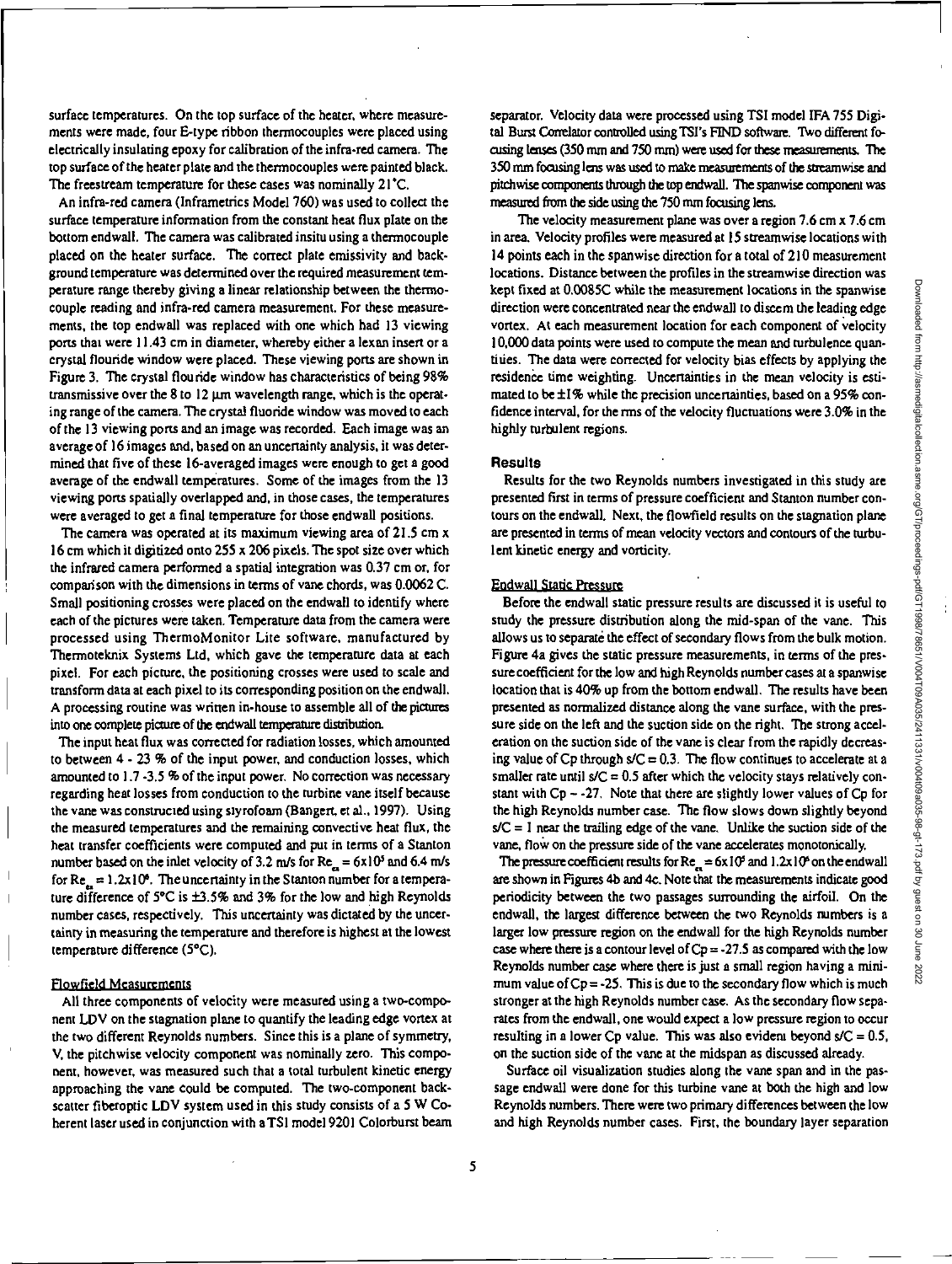

Fig. 4a Static pressure distribution at the vane midspan.

point moved further upstream from the stagnation point for the higher Reynolds number case, as discussed earlier. Second and probably the most interesting result was the fact that at the high Reynolds number, oil from the endwall was carried up onto the suction side of the vane surface, starting at approximately  $s/C = 0.5$ . The location at which the paint/ oil mixture was found on the vane occurs where the decrease in the static pressure levels off. The oil/paint mixture propagated to a spanwise position of  $z/S = 0.14$ . In contrast, there was no oil/paint mixture that propagated onto the vane for the low Reynolds number case. These results are consistent with the fact that there was a larger low pressure region on the endwall for the higher Reynolds number case.

In order to benchmark the above experimental results CFD predictions of the endwall pressure distribution were done using FLUENT/ UNS for  $Re_a = 1x10^\circ$ . As mentioned earlier, these CFD predictions were also used to design the static pressure endwall with the pressure taps. As these simulations are not the focus of this study, only a brief description is given here. The computational domain modeled just one passage with the suction side and pressure side of the vane as boundary walls. This along with periodic boundaries at the stagnation plane and the trailing edge made the domain periodic in the pitch wise direction. An inlet boundary layer thickness of 5 cm was used for these simulations and inlet velocity, k and e profiles were generated using the boundary layer code TEXSTAN (Crawford, 1986). An outflow boundary condition was imposed after the trailing edge of the domain and a symmetry boundary condition was applied at the mid-span height. Some of these boundary conditions are identified in Figure 44:1 which shows the *pressure* coefficient contours on the endwall. The comparison for the high Reynolds number show that there is a good agreement between the predicted and measured Cp values. The location and peak value of Cp, agree quite well. The contours do not agree near the trailing edge of the vane because the flexible wall was not simulated in order to make the domain periodic. This was necessary to limit the number of cells which was 360,000 for these simulations. These CFD calculations served as a good benchmark for our measurements.

#### Endwall Heat Transfer

The heat transfer results in terms of Stanton numbers based on inlet velocity for the two Reynolds numbers are given in Figures 5a and 5b. In the region upstream of the vanes, the Stanton numbers are higher for the lower Reynolds number, which can be expected from a turbulent boundary layer prediction. In both cases, there is a high heat transfer



computed for  $\text{Re}_{\text{av}} = 1 \times 10^6$  (right).

 $\bar{1}$ 

l.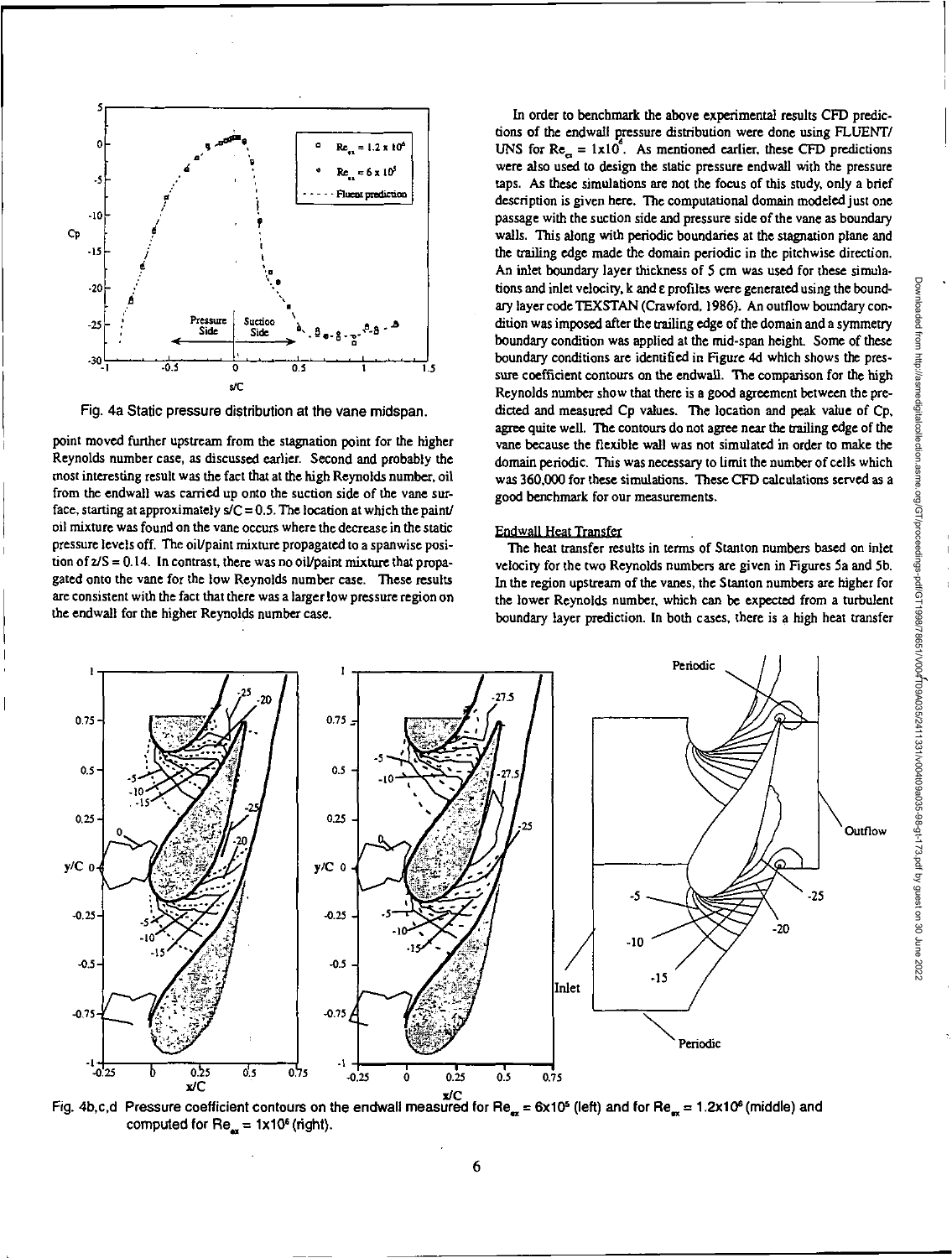region that occurs between the stagnation point and the reattachment of the flow on the suction side of the airfoil. This is the area which experiences very high acceleration as described earlier. As the flow moves through the passage, it is apparent that the location of the peak Stanton numbers are being swept from the outer pressure surface towards the suction side of the central vane. But in the case of the high Reynolds number, the peak local Stanton number occurs at the suction surface-endwall intersection whereas for the low Reynolds number the peak occurred slightly further into the passage and away from the suction surface of the vane. This is consistent with the fact that at the high Reynolds minter there is a higher transverse pressure gradient across the passage causing a stronger secondary flow.

The heat transfer distribution near the trailing edge of the central vane is also affected by the flexible tailboard which simulates the pressure side of the adjacent vane because this wall extends beyond where the trailing edge of an adjacent vane would end. Since the goal of this facility was to match engine Reynolds numbers and allow detailed boundary layer measurements on the central vane, the facility was designed to have the smallest number of vanes in order to scale up as much as possible. The flow in the front pan of the vane passage is not affected by the tailboard and this can be seen clearly from the good periodicity of the Stanton number and pressure coefficient contours between the two vane passages. Before more flowfield measurements are made inside the vane passage, the effect of the tailboard on the central vane will be quantified using CFD simulations.

Figure 6 shows the pitchwise-averaged Stanton numbers for the two Reynolds number cases. As expected there is a higher average at the lower Reynolds number. Using flat plate turbulent boundary layer correlations, one would predict a 15% increase in the Stanton number based on the change in Reynolds number. These results, however, indicate a larger 25% increase for the lower Reynolds number case. This may be due to an unheated starting length effect which would give slightly larger differences for the two Reynolds number cases. Both the low and high Reynolds number cases, however, show the same trend with just a shift until  $x/C = 0.35$  whereby there is a strong increase for the high Reynolds number case. One plausible explanation for the strong increase is because this is approximately the location where the flow separated off of the endwall, which would be caused by the passage vortex. This location is consistent with the location at which the oil/kerosene mixture was being brought up onto the base of the turbine vane.

Figures 7a and 7b investigate the endwall upstream stagnation region of the vane. Figure 7a shows the Stanton numbers along a line parallel with the flow direction directly in front of the stagnation position. This line corresponds to the surface that is affected by the flowfield plane that was measured upstream of the stagnation, which will be discussed in the next section. Figure 7b indicate that for both cases, the Stanton number starts to increase dramatically upstream of the stagnation between  $x/R =$ -1.6 and -1.7 (equivalent to  $\Delta x/R = 1.6$  in Figure 7a). As will be shown in the flowfield measurements, this location corresponds to a position upstream of the boundary layer separation point.

Figure 7b gives the augmentation of the heat transfer caused by the leading edge of the turbine vane for the two different Reynolds numbers as compared with those results presented by Boyle and Russell (1990), Hinckel and Nagamatsu (1986) and Ireland and Jones (1986). This augmentation is calculated using the Stanton numbers approaching the stagnation position of the vane divided by the Stanton numbers on the midpitch line. Our data indicate that there is no effect of the Reynolds number on the augmentation. Only very close to the stagnation location is there a large discrepancy between our data and that of Ireland and Jones (1986) who used a cylinder as opposed to an airfoil. Although there is some scatter in the data, the agreement further away from the stagnation position is fairly good. Data from Goldstein and Spores(1988) indicated two peaks for their mass transfer Stanton numbers approaching their rotor blade leading edge. They attributed the peak further away from the blade to the leading edge horseshoe vortex, which is similar to the peak shown in Figure 7b, and the peak closest to the blade stagnation to a corner vortex. Our flowfield measurements, which are discussed in the next section, did not show a corner vortex in our measurement plane

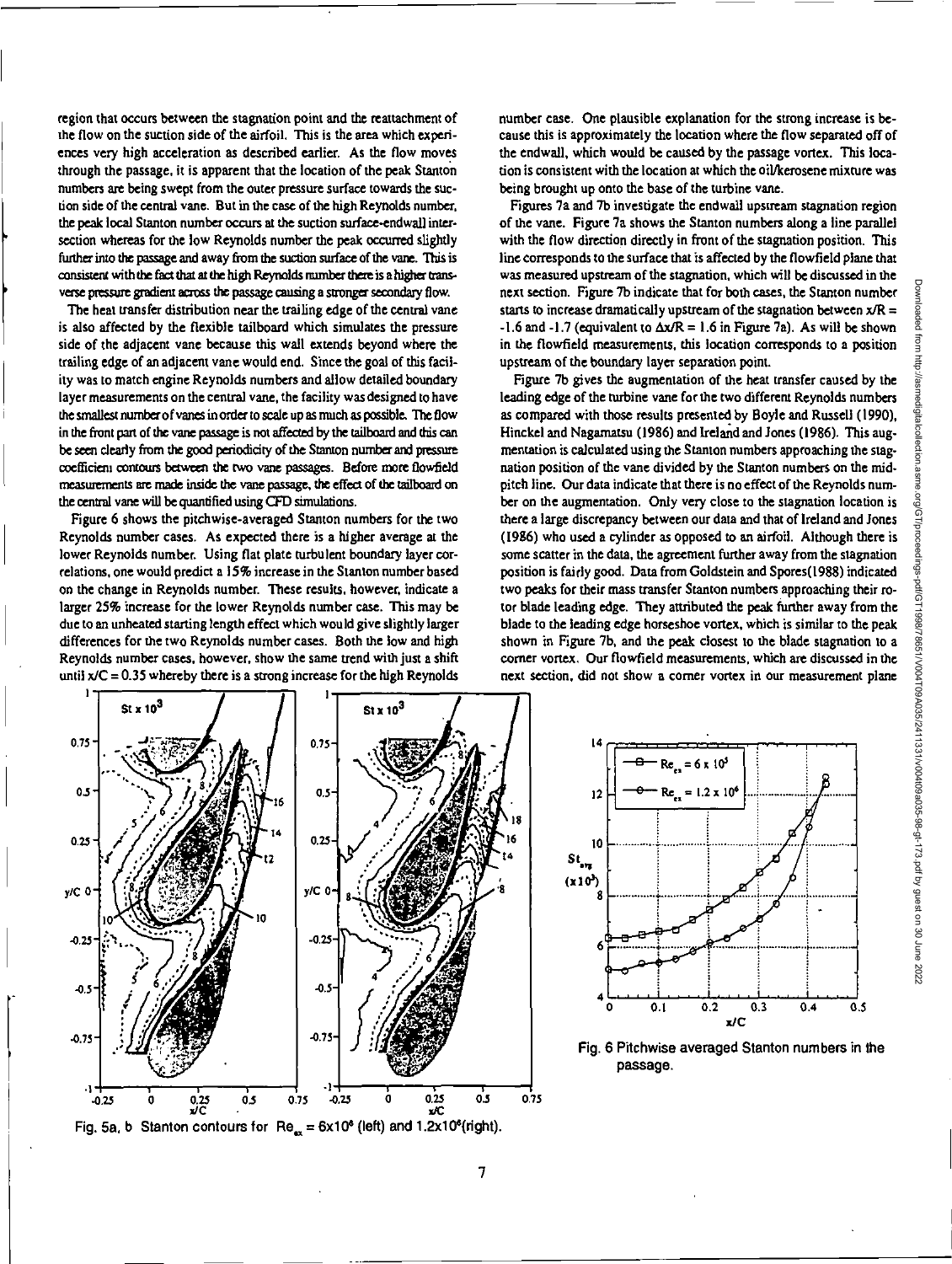

Fig. 7a Stanton numbers upstream of turbine vane stagnation point



Fig. 7b Comparison of augmentation on the endwall at the stagnation line (St) normalized by midpitch value (St<sub>oune</sub>) with that given in the literature.

which is consistent with the heat transfer measurements. That is to say, there may be a corner vortex but, if so, it is very small. This also indicates that the existence of a large corner vortex seems to be geometry dependent.

## Leading Edge Flowfield

As mentioned earlier, all three components of velocity were measured on the stagnation plane at the leading edge region of the stator vane. Figure 8a and 8b show the U-W vectors in this plane. Note that the streamwise distance has been normalized by the vane radius (R) while the spanwise has been normalized using the vane half-span (S). In each figure, the velocity vectors have been scaled by the respective inlet velocity. It is clear from these results that the density of the measurement locations is sufficient to document the leading edge vortex flowfield. For both Reynolds numbers, the inlet boundary layer separates as it approaches the stator vane and rolls up into a vortex motion which is ac-

companied by a downward movement of freestrearn fluid. The amount of this downward movement of fluid towards the endwall increases as the flow approaches the stator vane. As the gases away from the endwall are usually hotter in an actual turbine, this downwash would bring hot fluid in contact with the endwall and explains why the endwall-leading edge junction is a critical area from a design perspective.

Although the overall flow features are quite similar there are key differences between the two Reynolds number cases. At the high Reynolds number, the vortex is not as pronounced and does not extend as far into the span (z-direction) as compared with the low Reynolds number. For the low Reynolds number case the vectors indicate a more complete roll up of the leading edge vortex. This may be the consequence of the larger momentum that the flow carries at the high Reynolds number that the vortex motion is unable to overcome. Another difference is the location of the separation point which is closer to the stator vane for the low Reynolds number case. This can be seen in more detail by focusing on



Fig. 8a,b Mean velocity vectors on the stagnation plane for  $Re_{xy} = 6x10^5$  (top) and 1.2x10<sup>6</sup> (bottom).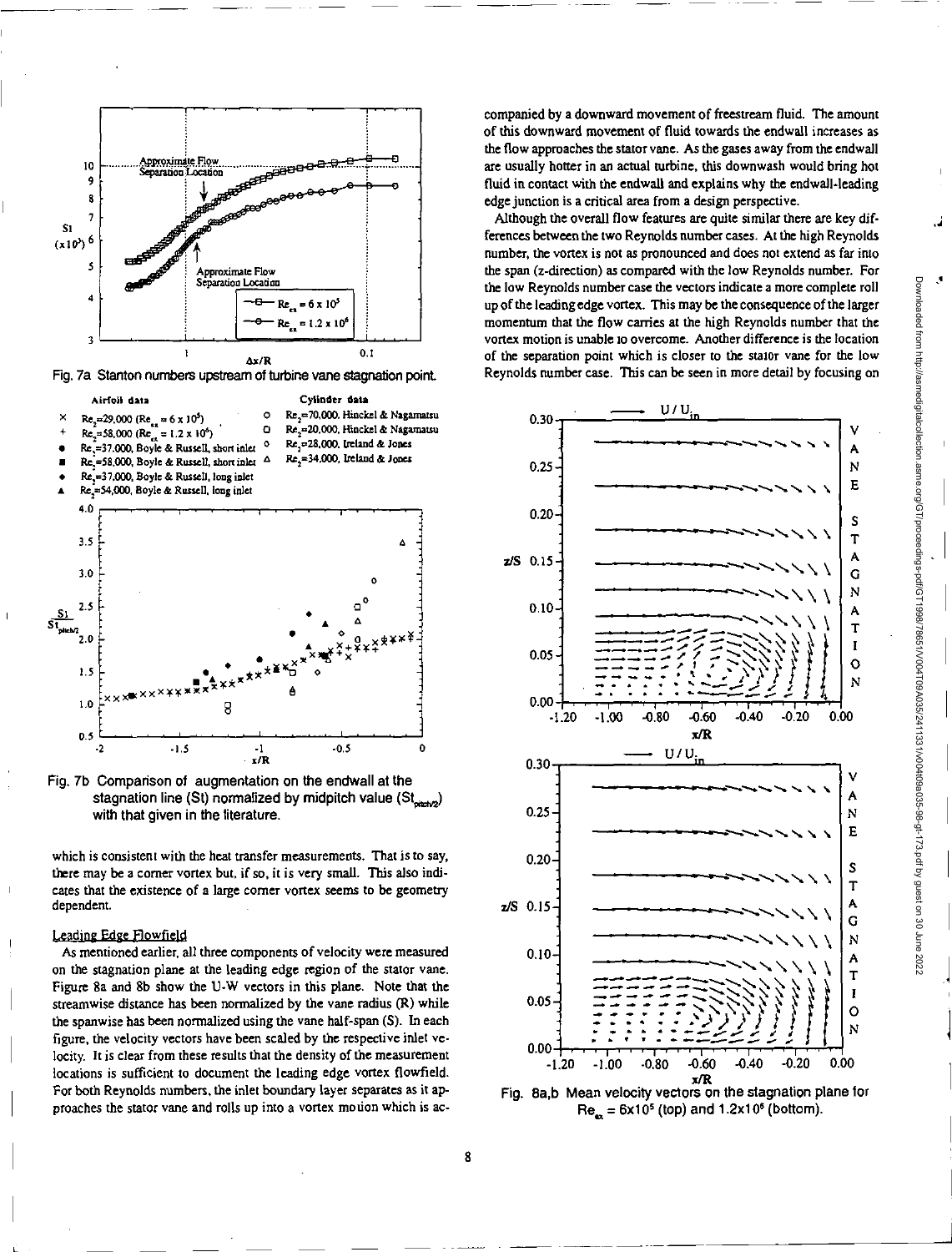the streamwise velocity profiles as shown in Figures 9a and 9b. In order to see the separation better only the region near the wall  $(z/S < 0.15)$  has *been* plotted. Note that zero velocity lines associated with each profile are indicated as dashed vertical lines in these figures. Away from the wall, the velocity profiles flatten out as they approach the stator vane. Near the wall, the reverse flow becomes stronger going away from the stator vane and then decreases till the separation point is reached. This happens at about  $x/R = -0.82$  at low Reynolds number and at  $x/R = -0.99$ for the high Reynolds number. These profiles also identify the strong velocity gradients that mainly exist near the core of the leading edge vortex. The lower Reynolds number case shows larger velocity gradients especially near the core of the vortex. The velocity gradients are much smaller near the stator vane and upstream of the separation point. These gradients dictate the amount of turbulent kinetic energy in the flowfield and is discussed below.

Velocity fluctuations for all three components were combined to calculate the turbulent kinetic energy for the two Reynolds number cases. These results normalized by the inlet velocity are shown in Figures 10a and 10b. Both contours show maximum values centered about the core of the leading edge vortex. As the vortex core was formed closer to the stator vane for the low Reynolds number case, the peak k values are also closer to the stator vane as compared to the high Reynolds number case. In the streamwise direction, the turbulent kinetic energy levels decrease as one goes closer to the stator vane or further upstream. This is consistent with the location of the high velocity gradients as discussed above. The peak value of k is higher for the lower Reynolds number case because of a more complete roll up and the presence of stronger velocity gradients.

Figures I la-c and I2a-c give contours of the rms levels of each of the fluctuating velocity components for the low and high Reynolds number cases normalized by the inlet velocity. In general, the peak values for all of the fluctuations occur at the same location which is at the center of the vortex core. For both the low and high Reynolds number cases, the





 $u_{\text{max}}/U_{\text{max}}/U_{\text{max}}$  have similar contour patterns and have nominally the same levels. However, the vertical fluctuations,  $w_M/U$ , are noticeably larger for the low Reynolds number as compared with the high Reynolds number. In addition, at the low Reynolds number the contours are asymmetrically skewed with higher gradients closer to the turbine vane. These higher levels can be attributed to the fact that for the low Reynolds number there is a complete turning of the vortex whereby there is a stronger vertical motion. The large gradients in the  $w_{\mu\nu}/U_{\mu}$  contours occur at the upstream edge of the vortex.

Another measure of the strength of the leading edge vortex can be obtained from the vorticity magnitude. By using a three-point second-order accurate differencing scheme for unequally spaced data the vorticity component normal to the stagnation plane, to , was calculated. The results normalized using the vane chord and inlet velocity are shown in Figures 13a and 13b. The peak values for the vorticity magnitude is the same at both Reynolds numbers but for the vortex at low Reynolds number it is spread over a bigger region. This indicates a slightly stronger vortex motion at the low Reynolds number and is consistent with the results discussed earlier.



Fig. 10a,b Turbulent kinetic energy  $(k/U_a^2)$ at the stagnation plane for  $\text{Re}_{\text{m}} = 6x10^5$  (top) and 1.2x10<sup>6</sup> (bottom).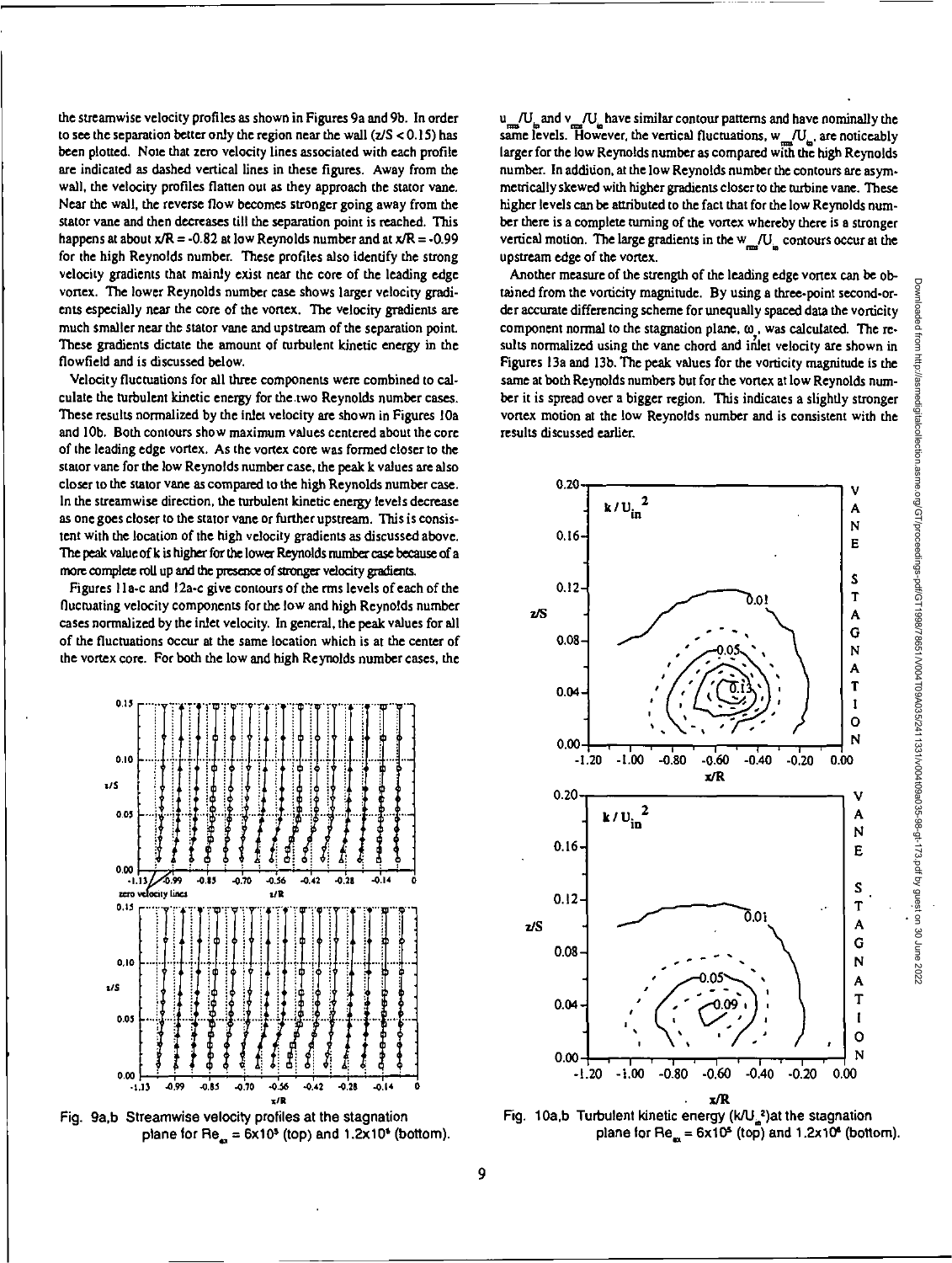





Downloaded from http://asmedigitalcollection.asme.org/GT/proceedings-pdf/GT1998/78651/V004T09A035/2411331/v004t09a035-98-gt-173.pdf by guest on 30 June 2022

Downloaded from http://asmedigitalcollection.asme.org/GTFproceedings-pdf/GT1998/78651/V004T09A035/2411331/V004t09a035-96-gt-173.pdf by guest on 30 June 2022







**LX**